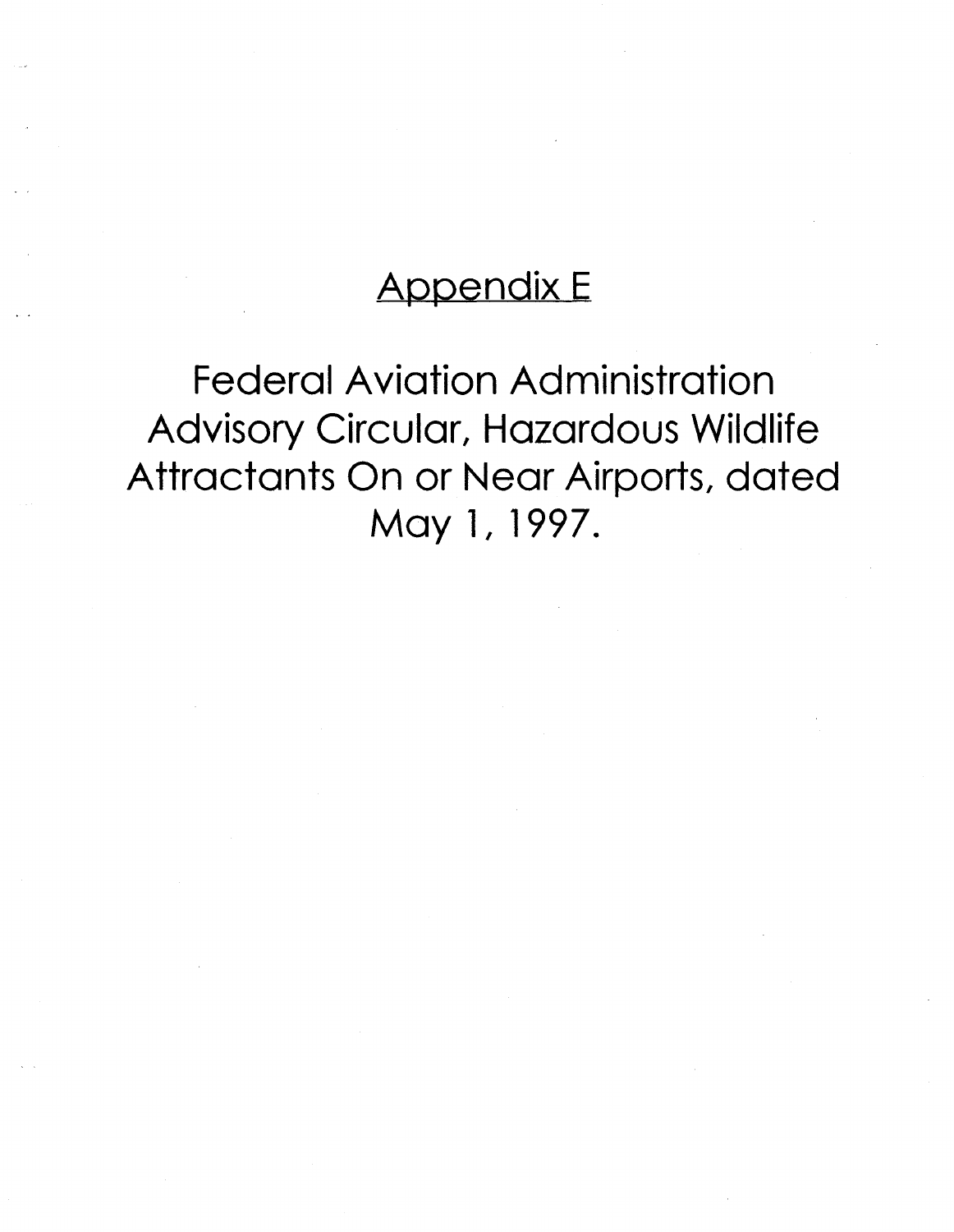

of Transportation

Federal Aviation Administration

# **Advisory** Circular

Subject: HAZARDOUS WILDLIFE ATTRACTANTS ON OR NEAR AIRPORTS

ADVANCE.

COPY

APPROVED FOR USE

PURPOSE. This advisory circular (AC) provides guidance on locating certain land uses having the potential to attract hazardous wildlife to or in the vicinity of public-use airports. It also provides guidance concerning the placement of new airport development projects (including airport. construction, expansion, and renovation) pertaining to aircraft movement in the vicinity of hazardous wildlife attractants. Appendix 1 provides definitions of terms used in this AC.

 $\mathbf{z}$ APPLICATION. The standards, practices, and suggestions contained in this AC are recommended Aviation by the Federal Administration (FAA) for use by the operators and sponsors of all public-use airports. In addition, the standards, practices, and suggestions contained in this AC are recommended by the FAA as guidance for land use planners, operators, and developers of projects, facilities, and activities on or near airports.

3. BACKGROUND. Populations of many species of wildlife have increased markedly in the Date: 5/1/97 Initiated by: AAS-310 and APP-600 AC No: 150/5200-33 Change:

last few years. Some of these species are able to adapt to human-made environments, such as exist on and around airports. The increase in wildlife populations, the use of larger turbine engines, the increased use of twin-engine aircraft, and the increase in air-traffic, all combine to increase the risk, frequency, and porential severity of wildlifeaircraft collisions.

Most public-use airports have large tracts of open, unimproved land that are desirable for added margins of safety and noise mitigation. These areas can present potential hazards to aviation because they often arract hazardous wildlife. During the past century, wildlife-aircraft strikes have resulted in the loss of hundreds of lives world-wide, as well as billions of dollars worth of aircraft damage. Hazardous wildlife attractants near airports could jeopardize future airport expansion because of safety considerations.

DAVID L. BENNETT Director, Office of Airport Safery and Standards

M9 11:SO 197 58-90-YAM **2T90991A**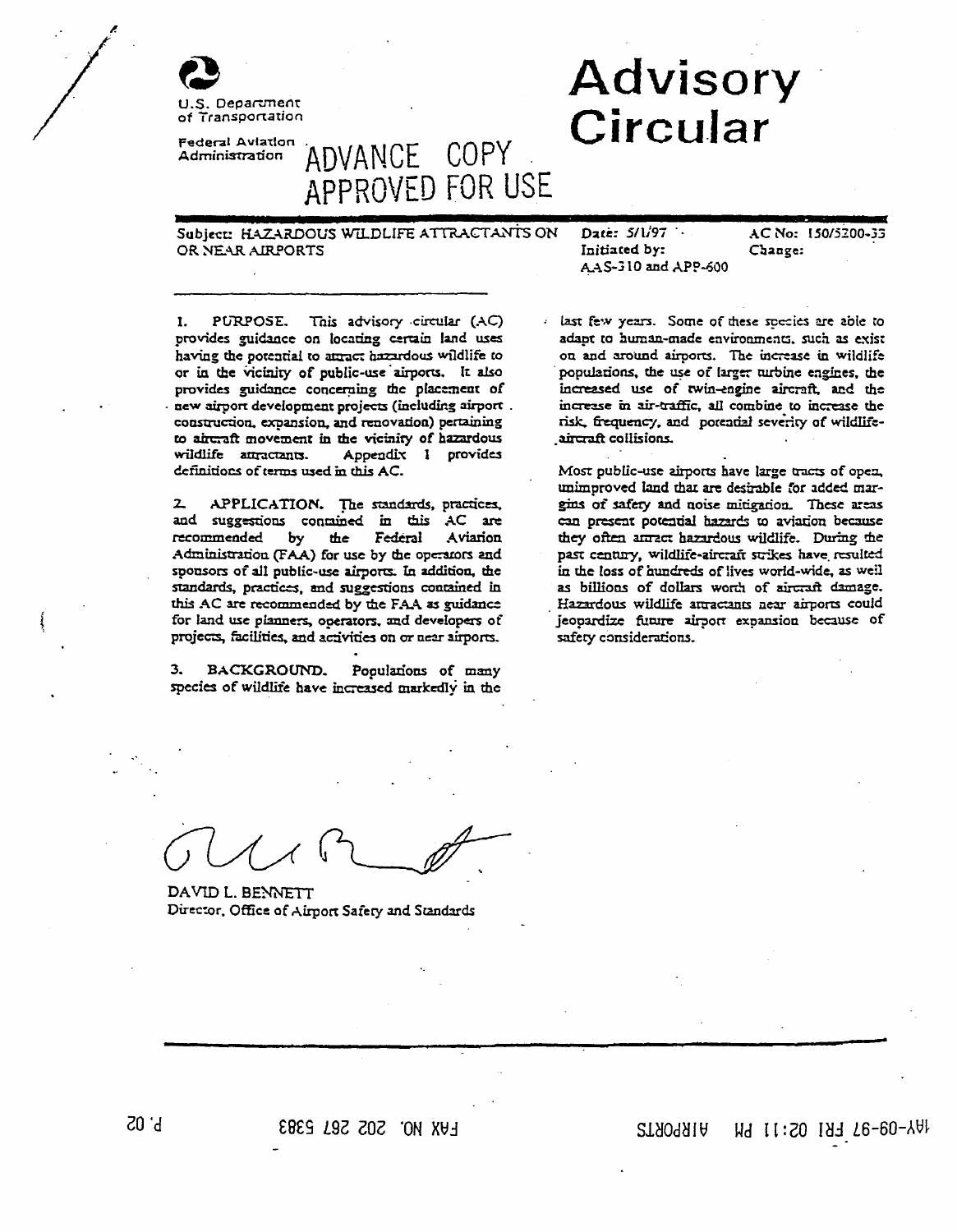### SECTION 1. HAZARDOUS WILDLIFE ATTRACTANTS ON OR NEAR AIRPORTS.

1-1. TYPES OF HAZARDOUS WILDLIFE ATTRACTANTS ON OR NEAR AIRPORTS. Human-made or natural areas, such as poorlydrained areas, retention ponds, roosting habitats on buildings, landscaping, putrescible-waste disposal wastewater operations. treatment plants, agricultural or aquacultural activities, surface mining, or wetlands, may be used by wildlife for escape, feeding, loafing, or reproduction. Wildlife use of areas within an airport's approach or departure airspace, aircraft movement areas, loading ramps, or aircraft parking areas may cause conditions hazardous to aircraft safety.

All species of wildlife can pose a threat to aircraft However, some species are more safery. commonly involved in aircraft strikes than others. Table 1 lists the wildlife groups commonly reported as being involved in damaging strikes to U.S. aircraft from 1993 to 1995.

Table I. Wildlife Groups Involved in Damaging Strikes to Civilian Aircraft, USA, 1993-1995.

| Wildlife<br>Groups       | Percent involvement in<br>reported damaging<br>strikes |  |  |  |
|--------------------------|--------------------------------------------------------|--|--|--|
| Gulls                    | 28                                                     |  |  |  |
| Waterfowl                | 2s                                                     |  |  |  |
| Raptors                  | 11                                                     |  |  |  |
| Doves                    | 6                                                      |  |  |  |
| Vultures                 | 5                                                      |  |  |  |
| Blackbirds-<br>Starlings | 5                                                      |  |  |  |
| Corvids                  | 3                                                      |  |  |  |
| Wading birds             | 3                                                      |  |  |  |
| Deer                     | 11                                                     |  |  |  |
| Canids                   |                                                        |  |  |  |

1-2. LAND USE PRACTICES. Land use practices that attract or sustain hazardous wildlife populations on or near airports can significantly increase the potential for wildlife-aircraft collisions. FAA recommends against land use practices, within the siting criteria stated in 1-3, that attract or sustain populations of hazardous wildlife within the vicinity of airports or cause movement of hazardous wildlife onto, into, or across the approach or departure airspace, aircraft movement area, loading ramps, or aircraft parking area of airports.

Airport operators, sponsors, planners, and land use developers should consider whether proposed land uses, including new airport development projects, would increase the wildlife hazard. Caution should be exercised to ensure that land use practices on or near airports do not enhance the attractiveness of the area to hazardous wildlife.

1-3. SITING CRITERIA. FAA recommends separations when siting any of the wildlife attractants mentioned in Section 2 or when planning new airport development projects to accommodate aircraft movement. The distance between an airport's aircraft movement areas, loading ramps, or aircraft parking areas and the wildlife attractant should be as follows:

a. Airports serving piston-powered aircraft. A distance of 5,000 feet is recommended.

b. Airports serving turbine-powered A distance of 10,000 feet is aircraft recommended.

c. Approach or Departure airspace. A distance of 5 statute miles is recommended, if the wildlife attractant may cause hazardous wildlife movement into or across the approach or departure airspace.

 $1$  (and  $2$ )

 $F.03$ 

M9 S1:S0 197 78-90-YAM **2TAORIA**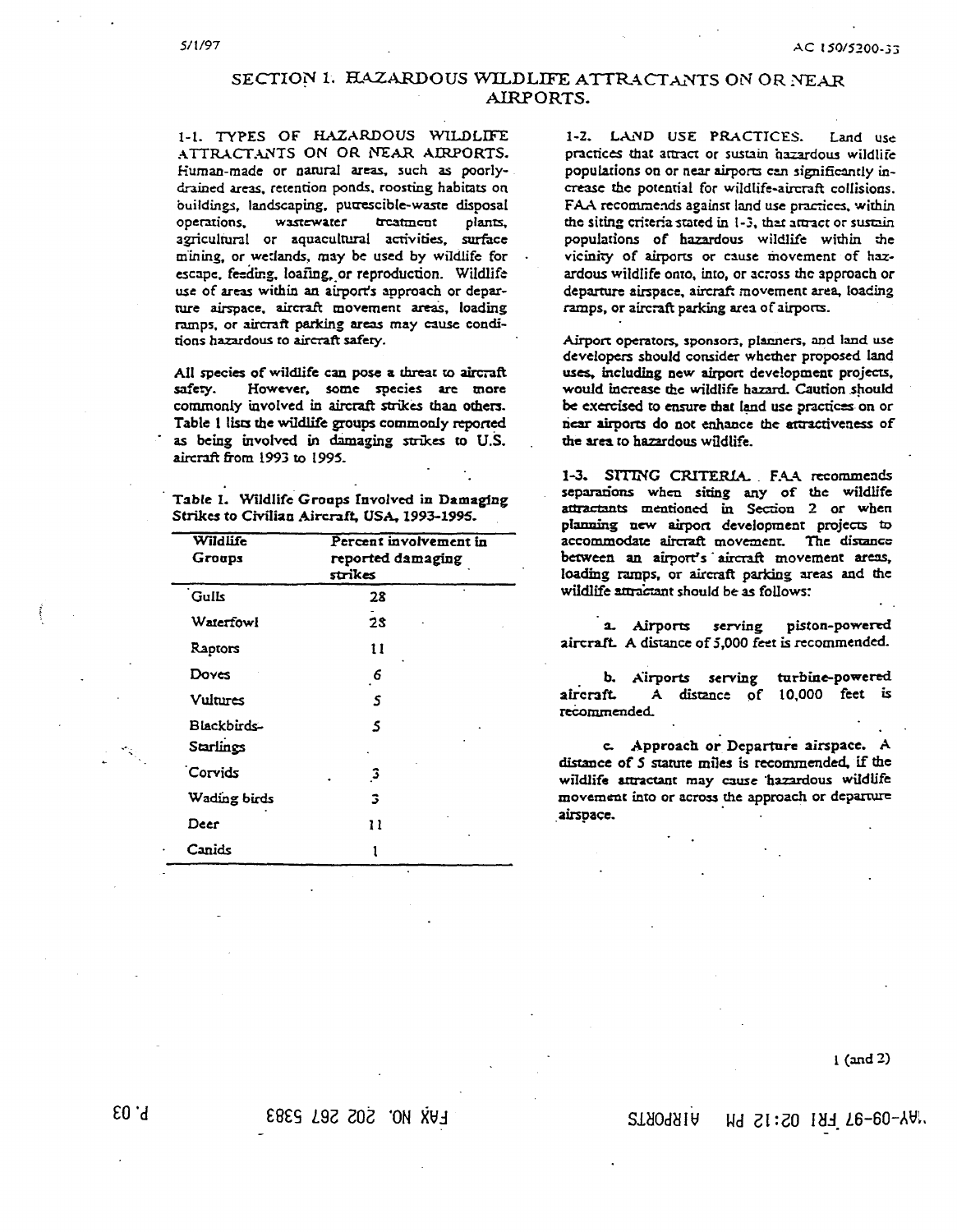## SECTION 2. LAND USES THAT ARE INCOMPATIBLE WITH SAFE AIRPORT OPERATIONS.

2-1. GENERAL. The wildlife species and the size of the populations attracted to the airport environment are highly variable and may depend on several factors, including land-use practices on or near the airport. It is important to identify those land use practices in the airport area that attract hazardous wildlife. This section discusses land use oractices known to threaten aviation safety.

2-2 PUTRESCIBLE-WASTE **DISPOSAL** OPERATIONS. Putrescible-waste disposal operations are known to attract large numbers of wildlife that are hazardous to aircraft. Because of this, these operations, when located within the separations identified in the sitting criteria in 1-3 are considered incompatible with safe airport operations.

FA<sub>4</sub> recommends against locating putrescible-waste disposal operations inside the separations identified in the siting criteria mentioned above. FAA also recommends against new airport development projects that would increase the number of aircraft operations or that would accommodate larger or faster aircraft, near putrescible-waste disposal operations located within the separations identified in the siting criteria in 1-3.

2-3. WASTEWATER TREATMENT FACILI-TIES. Wastewarer treatment facilities and associated settling ponds often attract large numbers of wildlife that can pose a threat to aircraft safety when they are located on or near an airport.

a. New wastewater treatment facilities. \*FAA recommends against the construction of new wastewater treatment facilities or associated settling ponds within the separations identified in the siting criteria in 1-3. During the siting analysis for wastewater treatment facilities, the potential to attract hazardous wildlife should be considered if an airport is in the vicinity of a proposed site. Airport operators should voice their opposition to such sitings. In addition, they should consider the existence of wastewater treatment facilities when evaluating proposed sites for new airport development projects and avoid such sites when practicable.

b. Existing wastewater treatment FAA recommends correcting any facilities. wildlife hazards arising from existing wastewater treatment facilities located on or near airports without delay, using appropriate wildlife hazard mitigation techniques. Accordingly, measures to minimize hazardous wildlife attraction should be developed in consultation with a wildlife damage management biologist. FAA recommends that wastewater treatment facility operators incorporate appropriate wildlife hazard mitigation techniques into their operating practices. Airport operators also should encourage those operators to incorporate these mitigation techniques in their operating practices.

Waste-water c. Artificial marshes. treatment facilities may create artificial marshes and use submergent and emergent aquatic. vegetation as natural filters. These artificial marshes may be used by some species of flocking birds, such as blackbirds and waterfowl, for breeding or roosting activities. FAA recommends against establishing artificial marshes within the separations identified in the siting criteria stated in  $1 - 3$ .

d. Wastewater discharge and sludge disposal. FAA recommends against the discharge of wastewater or sludge on airport property. Regular spraying of wastewater or sludge disposal on unpaved areas may improve soil moisure and quality. The resultant turf growth requires more frequent mowing, which in turn may mutilate or flush insects or small animals and produce straw. The maimed or flushed organisms and the straw can attract hazardous wildlife and jeopardize aviation safety. In addition, the improved turf may attract grazing wildlife such as deer and geese.

Problems may also occur when discharges saturate unpayed airport areas. The resultant soft, muddy conditions can severely restrict or prevent emergency vehicles from reaching accident sites in a timely manner.

The e. Underwater waste discharges. underwater discharge of any food waste, e.g., fish processing offal, that could attract scavenging wildlife is not recommended within the separations. identified in the siting criteria in 1-3.

### **FAX NO. 202 267 5383**

M9-09-97 FRI 02:12 PM **AIRPORTS**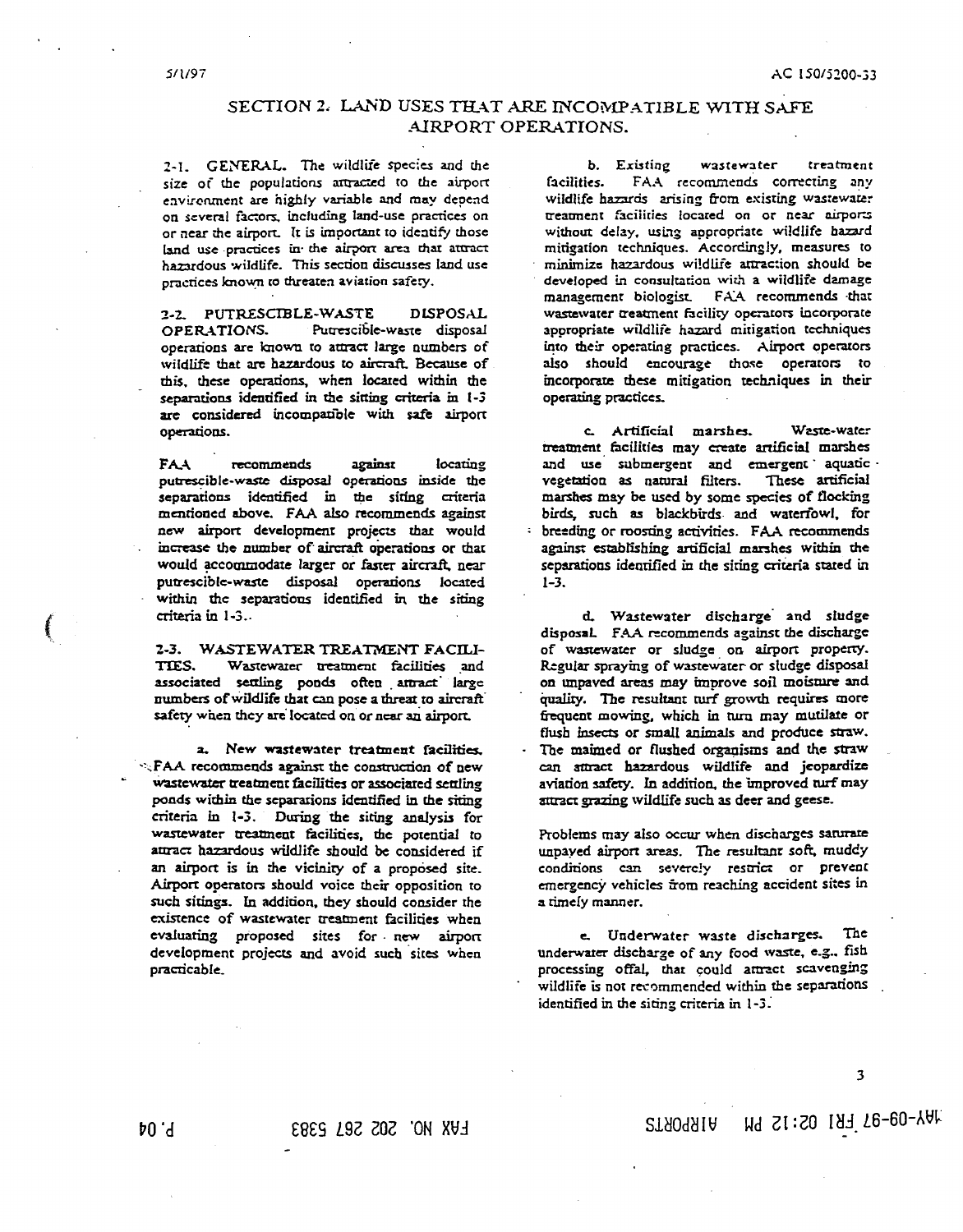#### 2-4. WETLANDS.

#### a. Wetlands on or near Airports.

Existing Airports. Normally,  $(1)$ wetlands are attractive to many wildlife species. Airport operators with wetlands located on or nearby airport property should be alert to any wildlife use or habitat changes in these areas that could affect safe aircraft operations.

(2) Airport Development When practicable, the FAA recommends siting new airports using the separations identified in the siting criteria in 1-3. Where alternative sites are not practicable or when expanding existing airports in or near wetlands, the wildlife hazards should be evaluated and minimized through a wildlife management plan prepared by a wildlife damage management biologist, in consultation with the U.S. Fish and Wildlife Service (USFWS) and the U.S. Army Corps of Engineers (COE).

NOTE: If questions exist as to whether or not an area would qualify as a werland, contact the U.S. Army COE, the Nannal Resource Conservation Service, or a wetland consultant certified to delineate wetlands.

b. Wetland mitigation. Mitigation may be necessary when unavoidable werland disturbances result from new airport development projects. Wetland mitigation should be designed so it does not create a wildlife hazard.

(1) FAA recommends that wetland. mitigation projects that may attract hazardous wildlife be sited outside of the separations

identified in the siting criteria in 1-3. Wetland mitigation banks meeting these siting criteria offer an ecologically sound approach to mitigation in these situations.

(2) Exceptions to locating mitigation activities outside the separations identified in the siting criteria in 1-3 may be considered if the affected wetlands provide unique ecological functions, such as critical habitat for threatened or endangered species or ground water recharge. Such mitigation must be compatible with safe airport operations. Enhancing such mitigation areas to attract hazardous wildlife should be avoided. On-site mitigation plans may be reviewed by the FAA to determine compatibility with safe airport operations.

(3) Wetland mitigation projects that are needed to protect unique wetland functions (see 2-4.b.(2)), and that must be located in the siting criteria in 1-3 should be identified and evaluated by a wildlife damage management biologist before implementing the mitigation. A wildlife damage management plan should be developed to reduce the wildlife hazards.

NOTE: AC 150/5000-3, Address List for Regional Atrports Division and Airports District/Field Offices, provides information on the location of these offices.

2-5. DREDGE **SPOIL** CONTAINMENT FAA recommends against locating AREAS. dredge spoil containment areas within the separations identified in the siting criteria in 1-3, if the spoil contains material that would attract hazardous wildlife.

P. 05

**FAX NO. 202 267 5383** 

19-09-97 FRI 02:13 PM **2TAO9AIA**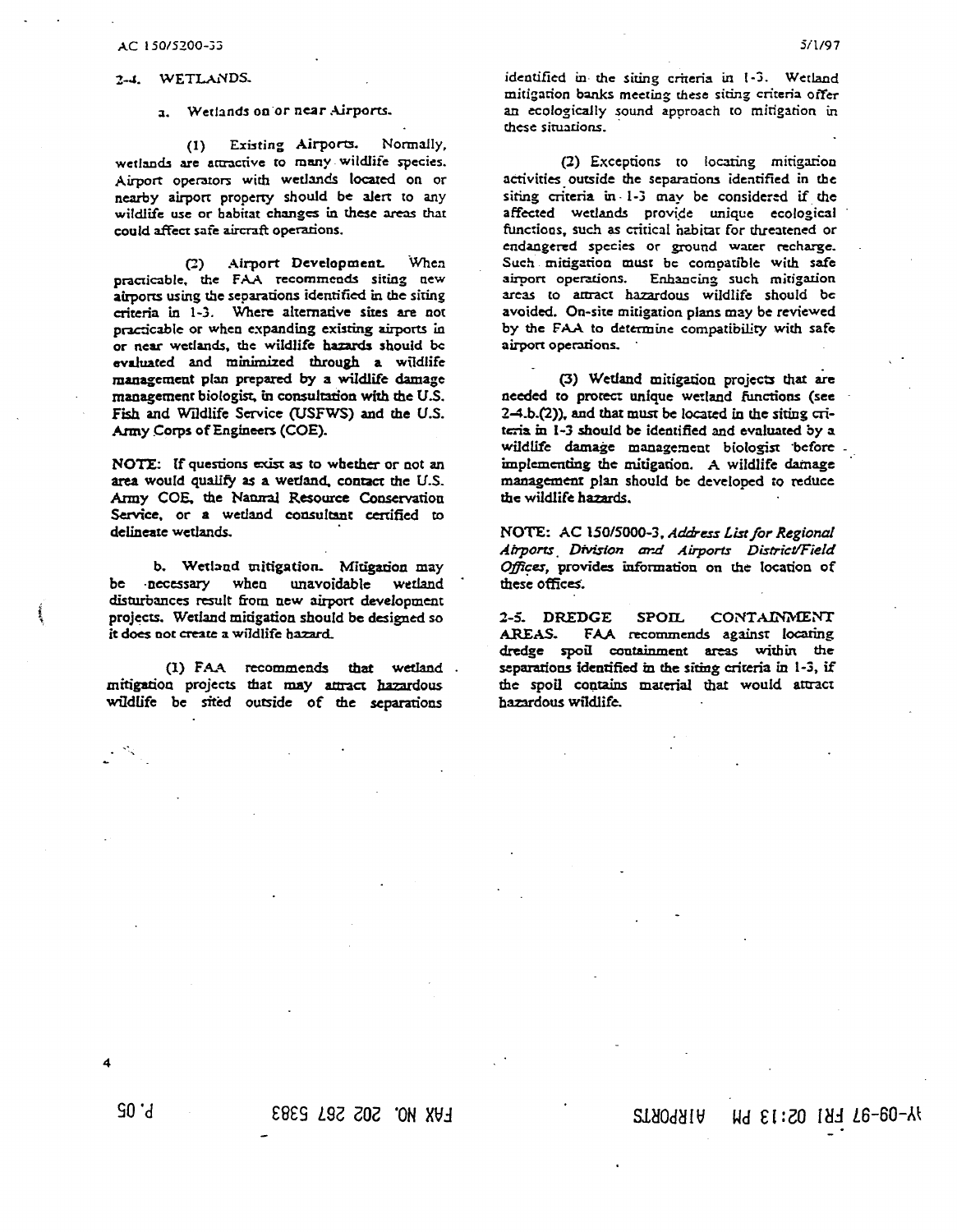### SECTION 3. LAND USES THAT MAY BE COMPATIBLE WITH SAFE AIRPORT OPERATIONS.

3-1. GENERAL. Even though they may, under certain circumstances, attract hazardous wildlife, the land use practices discussed in this section have flexibility regarding their location or operation and may even be under the airport operator's or sponsor's control. In general, the FAA does not consider the activities discussed below as hazardous to aviation if there is no apparent attraction to hazardous wildlife, or wildlife hazard mitigation techniques are implemented to deal effectively with any wildlife hazard that may arise.

3-2. ENCLOSED WASTE FACILITIES. Enclosed trash transfer stations or enclosed waste handling facilities that receive garbage indoors; process it via compaction, incineration, or similar manner; and remove all residue by enclosed vehicles, generally would be companible, from a wildlife perspective, with safe airport operations, provided they are not located on airport property or within the runway protection zone (RPZ). No putrescible-waste should be handled or stored outside at any time, for any reason, or in a partially enclosed structure accessible to hazardous wildlife.

Partially enclosed operations that accept putrescible-waste are considered to be incompatible with safe airport operations. FAA recommends these operations occur cutside the separations identified in the siting criteria in 1-3.

3-3. RECYCLING CENTERS. Recycling centers that accept previously sorted, non-food items such as glass, newspaper, cardboard, or aluminum are, in most cases, not attractive to hazardous wildlife.

3-4. COMPOSTING **OPERATIONS** ON AIRPORTS. FAA recommends against locating composting operations on airports. However, when they are located on an airport, composting operations should not be located closer than the greater of the following distances: 1,200 feet from any aircraft movement area, loading ramp, or aircraft parking space; or the distance called for by airport design requirements. This spacing is intended to prevent material, personnel, or equipment from penetrating any Obstacle Free Area (OFA), Obstacle Free Zone (OFZ), Threshold Siting Surface (TSS), or Cle<br>AC 150/5300-13, Airport Design). or Clearway (see On-airport disposal of compost by-products is not recommended for the reasons stated in 2-3.d.

a. Composition of material handled. Components of the compost should never include any municipal solid waste. Non-food waste such as leaves, lawn clippings, branches, and twigs generally are not considered a wildlife attractant. Sewage sludge, wood-chips, and similar material are not municipal solid wastes and may be used as compost bulking agents.

b. Monitoring on-airport composting operations. If composting operations are to be located on airport property, FAA recommends that the airport operator monitor composting operations to ensure that steam or thermal rise does not affect air traffic in any way. Discarded leaf disposal bags or other debris must not be allowed to blow onto any active airport area. Also, the airport operator should reserve the right to stop any operation that creates unsafe, undesirable, or incompatible conditions at the airport.

3-5. ASH DISPOSAL. Fly ash from resource recovery facilities that are fired by municipal solid waste, coal, or wood, is generally considered not to be a wildlife attractant because it contains no putrescible matter. FAA generally does not consider landfills accepting only fly ash to be wildlife attractants, if those landfills: are maintained in an orderly manner; admit no putrescible-waste of any kind; and are not co-located with other disposal operations.

Since varying degrees of waste consumption are associated with general incineration, FAA classifies the ash from general incinerators as a regular waste disposal by-product and, therefore, a hazardous wildlife attractant.

3-6. CONSTRUCTION AND DEMOLITION (C&D) DEBRIS LANDFILLS. C&D debris (Class IV) landfills have visual and operational characteristics similar to putrescible-waste disposal When co-located with putrescible-waste sites. disposal operations, the probability of hazardous wildlife attraction to C&D landfills increases because of the similarities between these disposal activities.

FAA generally does not consider C&D landfills to be hazardous wildlife attractants, if those landfills: are maintained in an orderly numer, admit no putrescible-waste of any kind; and are not colocated with other disposal operations.

5

 $90.9$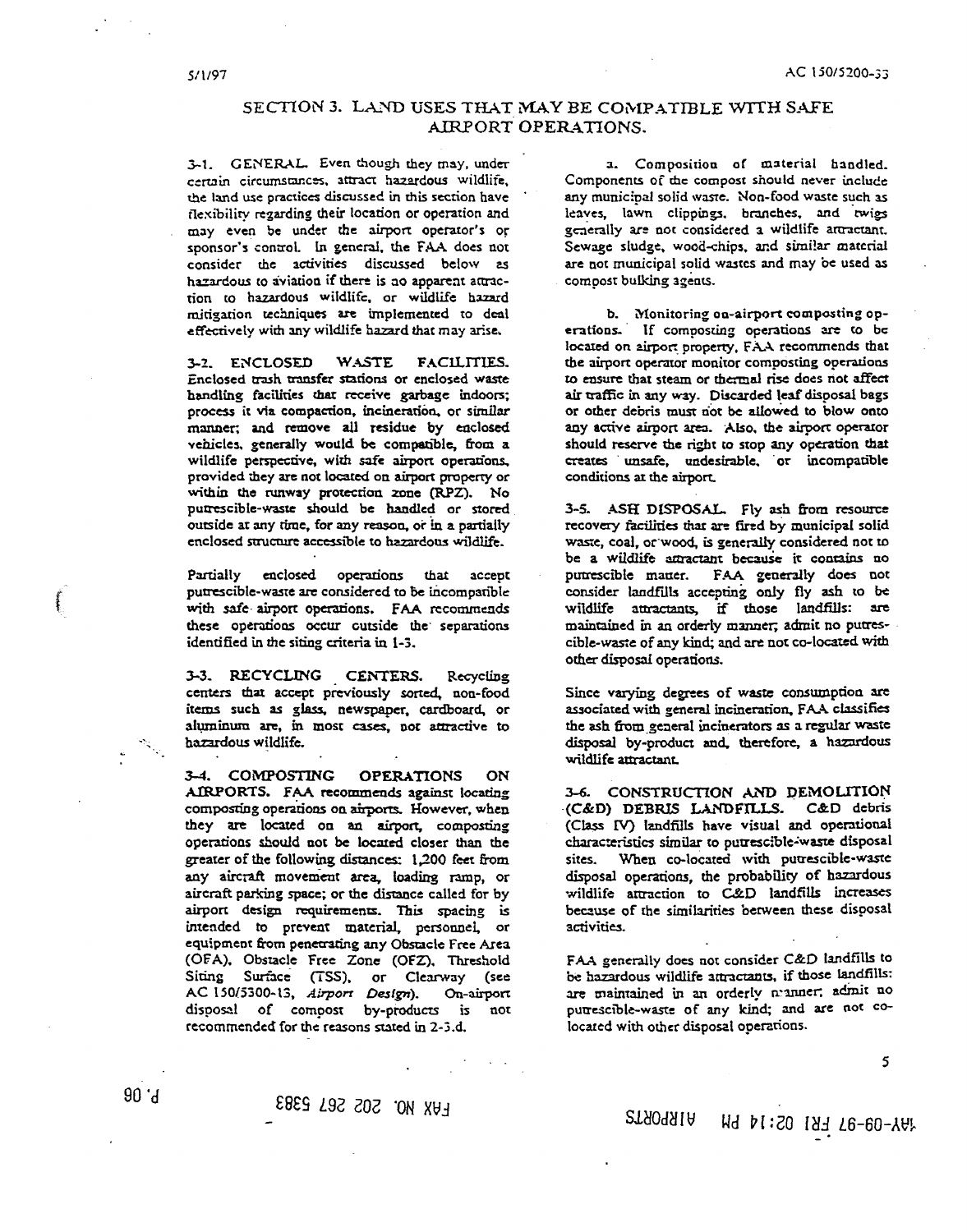#### AC 150/5200-33

3-7. WATER DETENTION OR RETENTION PONDS. The movement of storm water away from runways, taxiways, and aprons is a normal function on most airports and is necessary for safe aircraft operations. Detention ponds hold storm water for short periods, while retention ponds hold water indefinitely. Both types of ponds control runoff, protect water quality, and can attract hazardous wildlife. Retention ponds are more attractive to hazardous wildlife than detention ponds because they provide a more reliable water source.

To facilitate hazardous wildlife control, FAA recommends using steep-sided, narrow, linearlyshaped, rip-rap lined, water detention basins rather than retention basins. When possible, these ponds should be placed away from aircraft movement areas to minimize aircraft-wildlife interactions. All vezetation in or around detention or retention basins that provide food or cover for hazardous wildlife should be eliminated.

If soil conditions and other requirements allow. FAA encourages the use of underground storm water infiltration systems, such as French drains or buried rock fields, because they are less attractive to wildlife.

3-8. LANDSCAPING. Wildlife attraction to landscaping may vary by geographic location. FAA recommends that airport operators approach landscaping with caution and confine it to airport areas not associated with aircraft movements. All landscaping plans should be reviewed by a wildlife damage management biologist. Landscaped areas should be monitored on a continuing basis for the presence of hazardous wildlife. If hazardous wildlife is detected, corrective actions should be implemented immediately.

3-9. GOLF COURSES. Golf courses may be beneficial to airports because they provide open space that can be used for noise mitigation or by aircraft during an emergency. On-airport golf courses may also be a concurrent use that provides income to the airport.

Because of operational and monetary benefits, golf courses are often deemed compatible land uses on or near airports. However, waterfowl (especially Canada geese) and some species of gulls are attracted to the large, grassy areas and open water found on most golf courses. Because waterfowl and gulls occur throughout the U.S., FAA recommends that airport operators exercise caution and consult with a wildlife damage management biologist when considering proposals for golf

course construction or expansion on or near airports. Golf courses should be monitored on a continuing basis for the presence of hazardous wildlife. If hazardous wildlife is detected, corrective actions should be implemented immediately.

3-10. AGRICULTURAL CROPS. As noted above, airport operators often promote revenuegenerating activities to supplement an airport's financial viability. A common concurrent use is agricultural crop production. Such use may create potential hazards to aircraft by attracting wildlife. Any proposed on-airport agricultural operations should be reviewed by a wildlife damage management biologist. FAA generally does not object to agricultural crop production on airports when: wildlife hazards are not predicted; the guidelines for the airport areas specified in 3-10.a-f. are observed; and the agricultural operation is closely monitored by the airport operator or sponsor to ensure that hazardous wildlife are not attracted.

NOTE: If wildlife becomes a problem due to onairport agricultural operations, FAA recommends undertaking the remedial actions described in  $3 - 10.f.$ 

a. Agricultural activities adjacent to To ensure safe, efficient aircraft runways. operations, FAA recommends that no agricultural activities be conducted in the Runway Safery Area (RSA), OFA, and the OFZ (see AC 150/5300-13).

b. Agricultural activities in areas requiring minimum object clearances. Restricting agricultural operations to areas outside the RSA, OFA, OFZ, and Runway Visibility Zone (RVZ) (see AC 150/5300-13) will normally provide the minimum object clearances required by FAA's airport design standards. FAA recommends that farming operations not be permitted within areas critical to the proper operation of localizers, glide slope indicators, or other visual or electronic navigational aids. Determinations of minimal areas that must be kept free of farming operations should be made on a case-by-case basis. If navigational aids are present, farm leases for on-airport agricultural activities should be coordinated with FAA's Airway Facilities Division, in accordance with FAA Order 6750.16, Siting Criteria for Instrument Landing Systems.

NOTE: Crop restriction lines conforming to the dimensions set forth in Table 2 will normally provide the minimum object clearance required by

6

 $50.9$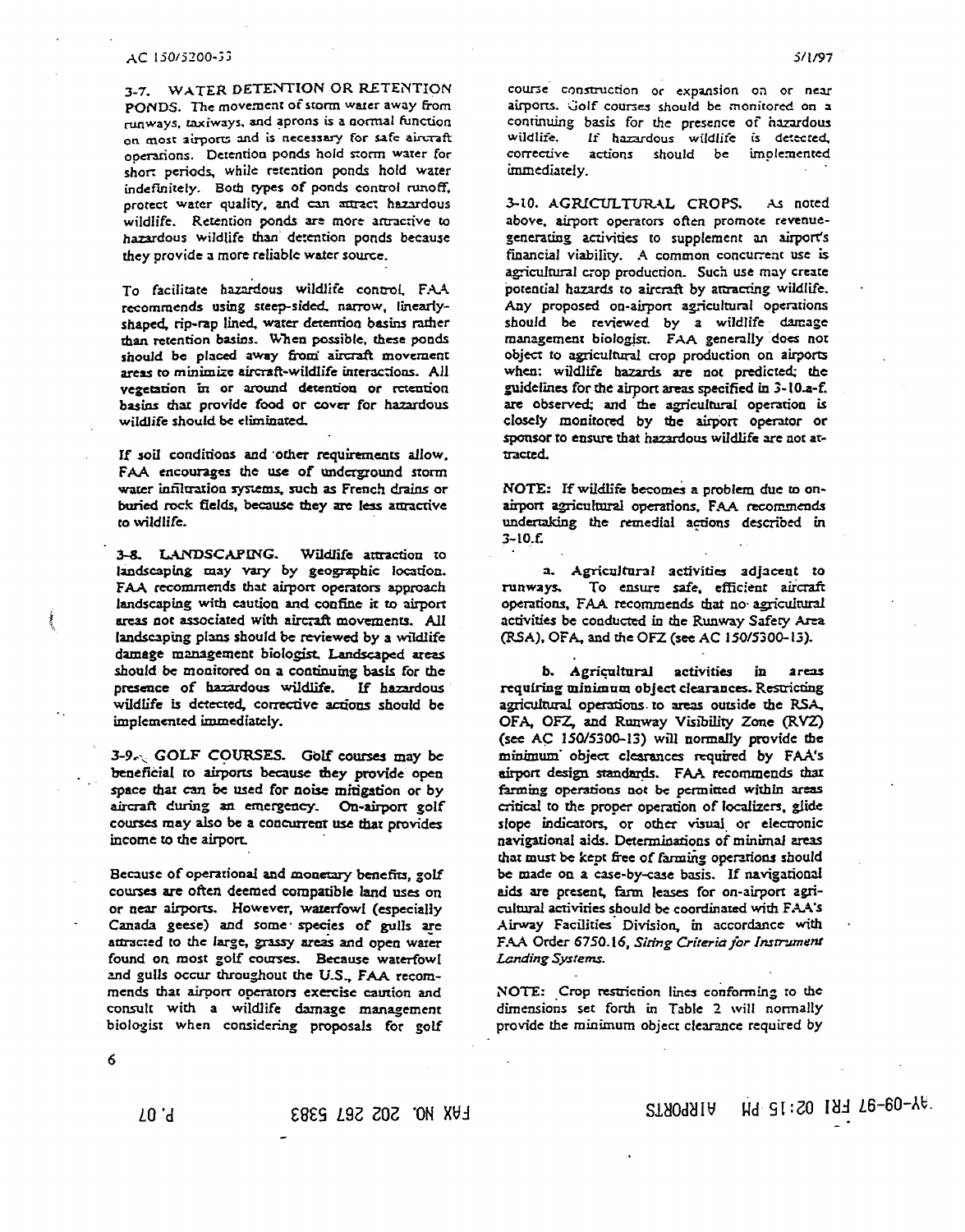5/1/97

FAA airport design standards. The presence of navigational aids may require expansion of the restricted area.

c. Agricultural activities within an airport's approach areas. The RSA, OFA, and OFZ all extend beyond the runway shoulder and into the approach area by varying distances. The OFA normally extends the farthest and is usually the controlling surface. However, for some runways, the TSS (see AC 150/5300-13, Appendix 2) may be more controlling than the OFA. The TSS may not be penetrated by any object. The minimum distances shown in Table 2 are intended to prevent penetration of the OFA, OFZ, or TSS by crops or farm machinery.

NOTE: Threshold Siting standards should not be confused with the approach areas described in Title 14, Code of Federal Regulations, Part 77, (14 CFR 77), Objects. Affecting Navigable Airspace.

d. Agricultural activities between intersecting runways. FAA recommends that no agricultural activities be permitted within the RVZ. If the terrain is sufficiently below the runway elevation, some types of crops and equipment may be acceptable. Specific determinations of what is permissible in this area requires topographical data. For example, if the terrain within the RVZ is level with the runway ends, farm machinery or crops may interfere with a pilot's line-of-sight in the RVZ.

e. Agricultural activities in areas adjacent to taxiways and aprons. Farming activities should not be permitted within a taxiwav's OFA. The outer portions of aprons are frequently used as a taxilane and farming operations should not be permitted within the OFA. Farming operations should not be permitted between runways and parallel taxiways.

f. Remedial actions for problematic agricultural activities. If a problem with hazardous wildlife develops, FAA recommends that a professional wildlife damage management biologist be contacted and an on-site inspection be conducted. The biologist should be requested to determine the source of the hazardous wildlife attraction and suggest remedial action. Regardless of the source of the attraction, prompt remedial actions to protect aviation safety are recommended. The remedial actions may range from choosing another crop or farming technique to complete termination of the agricultural operation.

Whenever on-airport agricultural operations are stopped due to wildlife hazards or annual harvest, FAA recommends plowing under all crop residue and harrowing the surface area smooth. This will reduce or eliminate the area's attractiveness to foraging wildlife. FAA recommends that this requirement be written into all on-airport farm use contracts and clearly understood by the lessee.

 $80.9$ 

 $\tau$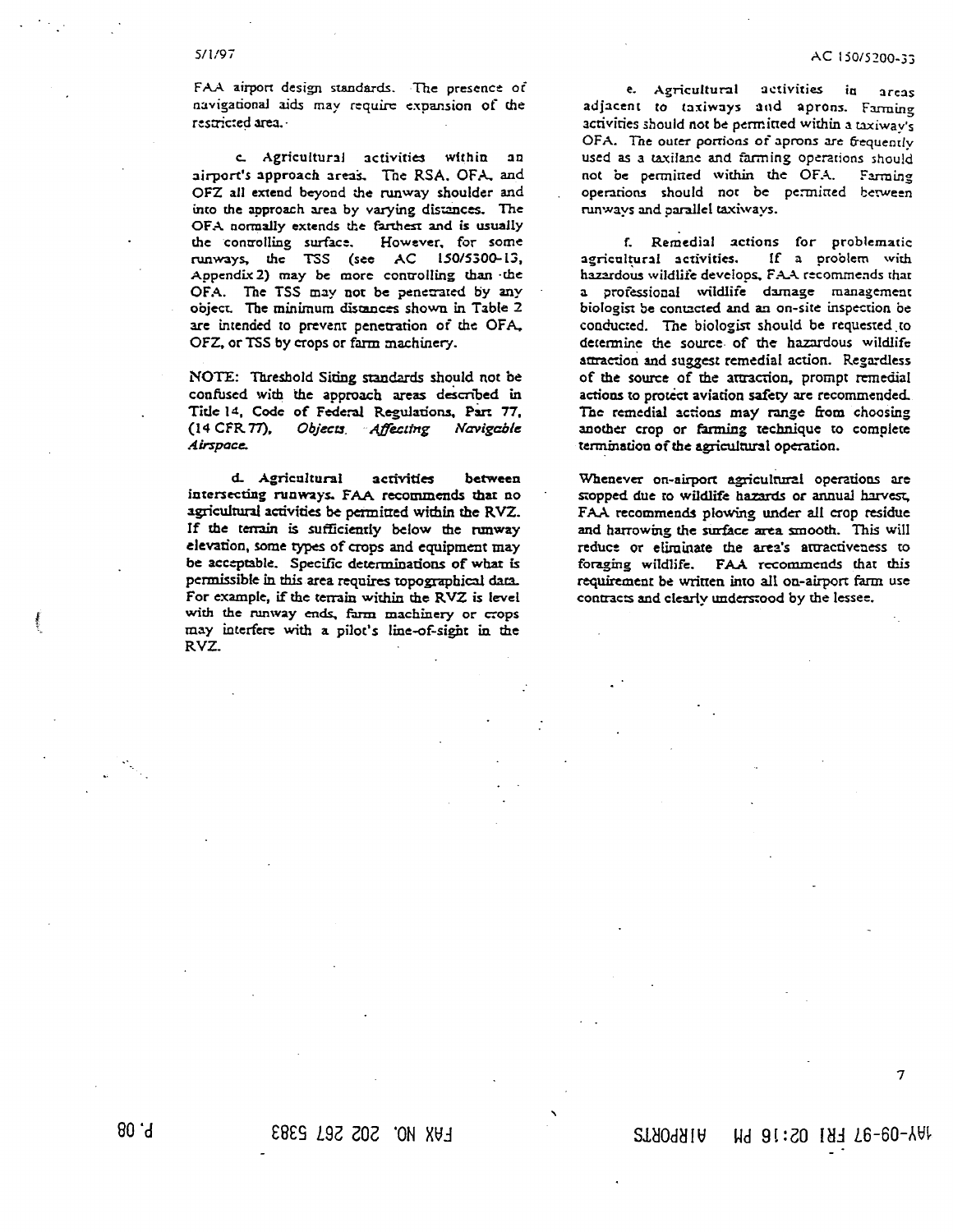| Aircraft Approach<br>Category And<br>Crop<br>Design Group <sup>1</sup> | Distance In Feet From Runway Centerline To |                           | Distance In Feet From Runway<br>End To Crop |               | Distance In Feet From<br>Centerline Of Taxiway<br>To Crop | Distance<br>Feet<br>-ln<br>or<br>Edge<br>From<br>Apron To Crop |
|------------------------------------------------------------------------|--------------------------------------------|---------------------------|---------------------------------------------|---------------|-----------------------------------------------------------|----------------------------------------------------------------|
|                                                                        | Visual &<br>$\geq$ % mile                  | $<$ $\times$ mllo         | Visual &<br>$\geq$ % mile                   | $\leq$ % mile |                                                           |                                                                |
| Category A & B Aircraft                                                |                                            |                           |                                             |               |                                                           |                                                                |
| Group 1                                                                | 200 <sup>17</sup>                          | 400                       | 300 <sup>2</sup>                            | 600           | 45                                                        | 40                                                             |
| Group II                                                               | 250                                        | 400<br>$\alpha$ , $\beta$ | 400 <sup>1</sup>                            | 600           | 66                                                        | 58                                                             |
| Group III                                                              | 400                                        | 400                       | 600                                         | 800           | 93                                                        | 81                                                             |
| Group IV                                                               | 400                                        | 400                       | 000,                                        | 1,000         | 130                                                       | 113                                                            |
| Category C, D & E Aircraft                                             |                                            |                           |                                             |               |                                                           |                                                                |
| Group I                                                                | 530 <sup>3</sup>                           | 575'                      | 1,000                                       | 1,000         | 45                                                        | 40                                                             |
| Group II                                                               | 530 <sup>3</sup>                           | 575 <sup>3</sup>          | 1,000                                       | 1,000         | 66                                                        | 58                                                             |
| Group !II                                                              | 530 <sup>1</sup>                           | 575'                      | 1,000                                       | 1,000         | 93                                                        | 81                                                             |
| Group IV                                                               | <b>530</b>                                 | 575'                      | 1,000                                       | 1,000         | 130                                                       | 113                                                            |
| Group V                                                                | 530 <sup>3</sup>                           | 575'                      | 1,000                                       | 1,000         | 160                                                       | 138                                                            |
| <b>Oroup VI</b>                                                        | 530 <sup>3</sup><br>٠.                     | 575 <sup>1</sup>          | 1,000                                       | 1,000         | 193                                                       | 167                                                            |

Table 2. Minimum Distances Between Certain Airport Features And Any On-Airport Agriculture Crops.

Group III: Wing span 79 ft. up to 117 ft. Group IV: Wing span 118 ft. up to 170 ft. Group V: Wing span 171 ft. up to 213.ft. Group VI: Wing span 214 ft. up to 261 ft.

2. If the runway will only serve small airplanes (12,500 lb. And under) in Design Group I, this dimension may be reduced to 125 feet; however, this dimension should be increased where necessary to accommodate visual navigational aids that may be installed. For example faming operations should not be allowed within 25 feet of a Precision Approach Path Indicator (PAPI) light box.

Category C

Category D

Category B

Speed 121 knots up to 140 knots

Speed 141 knots up to 165 knots Speed 166 knots or more

in al di<br>Semanaka

3. These dimensions reflect the TSS as defined in AC 150/5300-13, Appendix 2. The TSS cannot be penetrated by any object. Under these conditions, the TSS is more restrictive than the OFA, and the dimensions shown here are to prevent penetration of the TSS by crops and farm machinery.

s d'inversi

P.09

 $\infty$ 

5383 267 202 FAX NO.

 $\mathbf{I}$ 

计符

AC 150/5200-33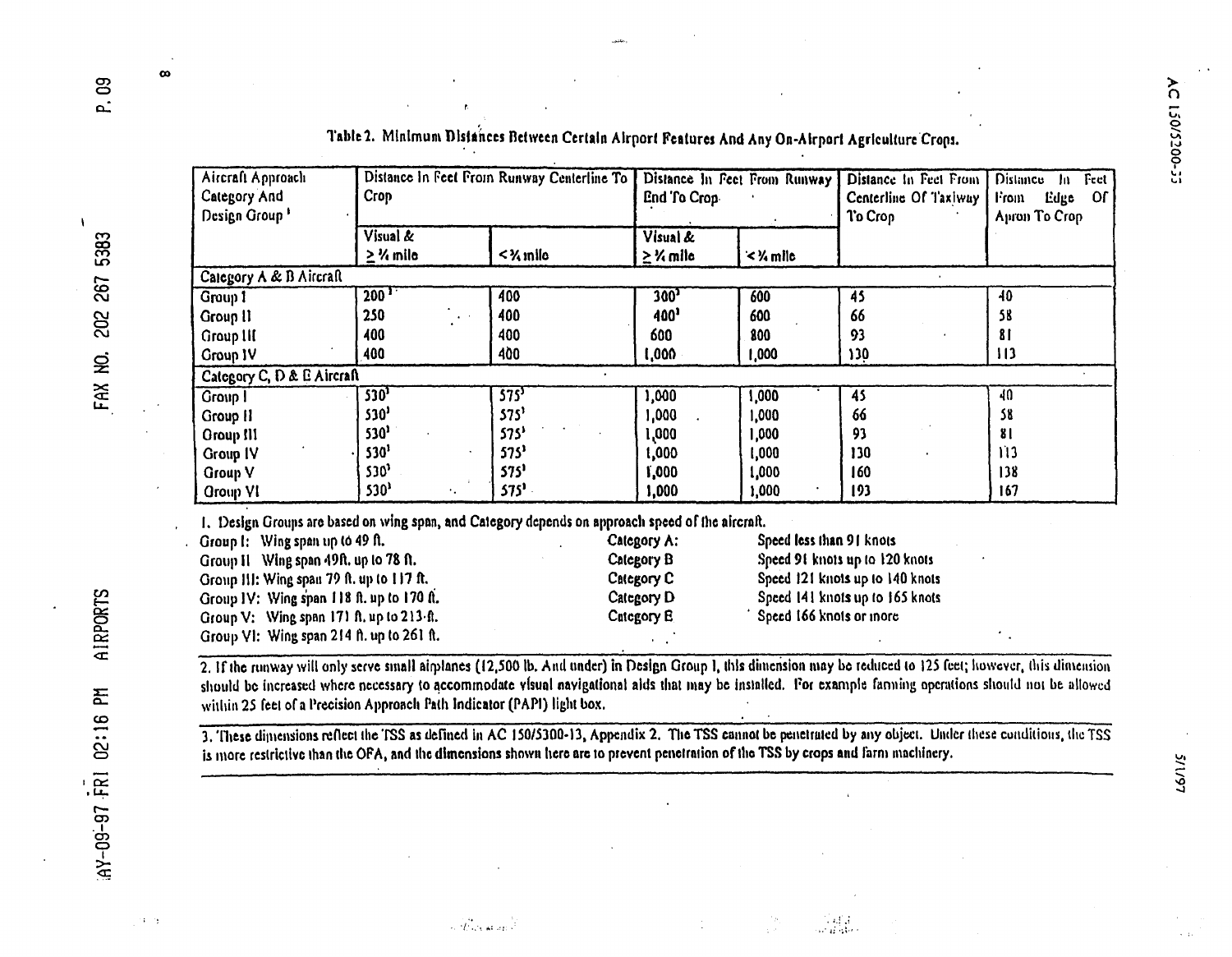# SECTION 4. NOTIFICATION OF FAA ABOUT HAZARDOUS WILDLIFE ATTRACTANTS ON OR NEAR AN AIRPORT.

41. GENERAL Airport operators, land developers, and owners should notify the FAA in writing of known or reasonably foreseeable land use practices on or near airports that either attract or may attract hazardous wildlife. This section discusses those notification procedures.

4-2. NOTIFICATION **REOUTREMENTS** FOR WASTE DISPOSAL SITE OPERATIONS. The Environmental Protection Agency (EPA) requires any operator proposing a new or expanded waste disposal operation within 5 statute miles of a runway end to notify the appropriate FAA Regional Airports Division Office and the airport operator of the proposal (40 CFR 258, Criteria for Municipal Solid Waste Landfills, section 258.10, Airport Safety). The EPA also requires owners or operators of new municipal solid waste landfill (MSWLF) units, or lateral expansions of existing MSWLF units that are located within 10,000 feet of any airport runway end used by turbojet aircraft or within 5,000 feet of any airport runway end used only by piston-type aircraft, to demonstrate successfully that such units are not hazards to aircraft.

a. Timing of Notification. When new or expanded MSWLFs are being proposed near airports, MSWLF operators should notify the airport operator and the FAA of this as early as possible pursuant to 40 CFR Part 258. Airport operators should encourage the MSWLF operators to provide notification as early as possible.

NOTE: AC 150/5000-3 provides information on these FAA offices.

b. Putrescible-Waste Facilities. In their effort to satisfy the EPA requirement, some putrescible-waste facility proponents may offer to undertake experimental measures to demonstrate that their proposed facility will not be a hazard to aircraft. To date, the ability to sustain a reduction in the numbers of hazardous wildlife to levels that existed before a putrescible-waste landfill began operating has not been successfully demonstrated. For this reason, demonstrations of experimental wildlife control measures should not be conducted in active aircraft operations areas.

c. Other Waste Facilities. To claim successfully that a waste handling facility sited within the separations identified in the siting criteria in 1-3 does not attract hazardous wildlife and does not threaten aviation, the developer must establish convincingly that the facility will not handle putrescible material other than that as outlined in 3-2. FAA requests that waste site developers provide a copy of an official permit request verifying that the facility will not handle putrescible material other than that as outlined in 3-2. F.A.A will use this information to determine if the facility will be a hazard to aviation.

43. NOTIFYING FAA ABOUT OTHER WILDLIFE ATTRACTANTS. While U.S. EPA regulations require landfill owners to provide notification, no similar regulations require notifying FAA about changes in other land use practices that can create hazardous wildlife attractants. Although it is not required by . regulation, FAA requests those proposing land use changes such as those discussed in 2-3, 2-4, and 2-5 to provide similar notice to the FAA as early in the development process as possible. Airport operators that become aware of such proposed development in the vicinity of their airports should also notify the FAA. The notification process gives the FAA an opportunity to evaluate the effect of a particular land use change on aviation safety.

The land use operator or project proponent may use FAA Form 7460-1, Notice of Proposed Construction or Alteration, or other suitable documents to notify the appropriate FAA Regional Airports Division Office.

It is helpful if the notification includes a 15-minute quadrangle map of the area identifying the location of the proposed activity. The land use operator or project proponent should also forward specific details of the proposed land use change or operational change or expansion. In the case of solid waste landfills, the information should include the type of waste to be handled, how the waste will be processed, and final disposal methods.

4-5. FAA REVIEW OF PROPOSED LAND USE CHANGES.

2. The FAA discourages the development of facilities discussed in section 2 that will be located within the 5,000/10,000-foot criteria in 1-3.

**FAX NO. 202 267 5383** 

**2TAORIA** M9 71:SO 197 78-90-YAM

9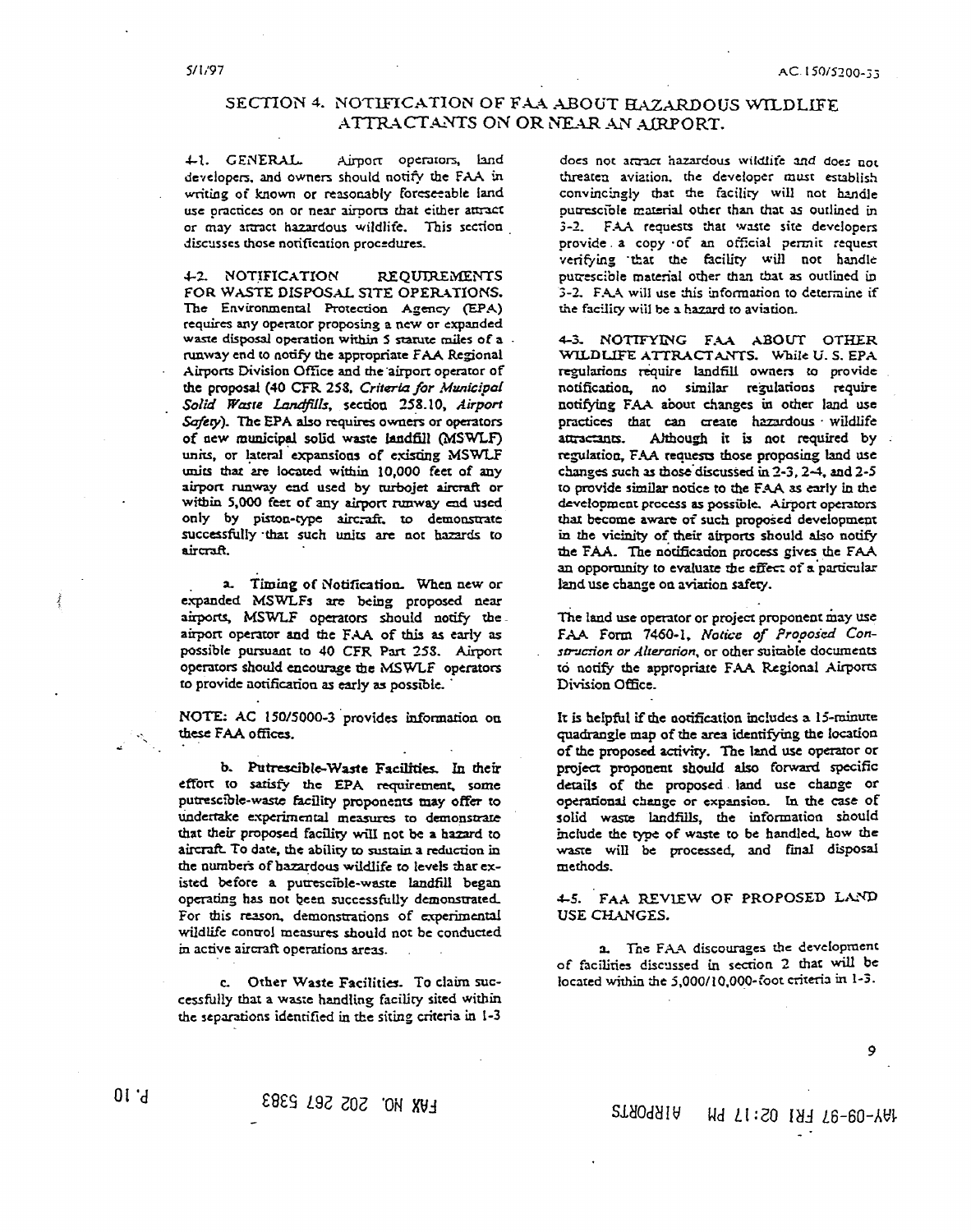b. For projects which are located outside the 5,000/10,000-foot criteria, but within 5 statute miles of the airport's aircraft movement areas, loading ramps, or aircraft parking areas, FAA may review development plans, proposed land use changes, operational changes, or wetland mitigation plans to determine if such changes present potential wildlife hazards to aircraft operations. Sensitive airport areas will be identified as those that lie under or next to approach or departure airspace. This brief examination should be sufficient to determine if further investigation is warranted.

c. Where further study has been conducted by a wildlife damage management biologist to evaluate a site's compatibility with airport operations, the FAA will use the study results to make its determination.

d. FAA will discourage the development of any excepted sites (see Section 3) within the criteria specified in 1-3 if a study shows that the area supports hazardous wildlife species.

4-6. AIRPORT OPERATORS. Airport operators should be aware of proposed land use changes, or modification of existing land uses, that could create hazardous wildlife attractants within the separations identified in the siting criteria in Particular attention should be given to  $1 - 3.$ proposed land uses involving creation or expansion of waste water treatment facilities, development of wetland mitigation sites, or development or expansion of dredge spoil containment areas.

a. AIP-funded **FAA** airports. recommends that operators of AIP-funded airports, to the extent practicable, oppose off-airport land use changes or practices (within the separations identified in the siting criteria in 1-3) that may arract hazardous wildlife. Failure to do so could place the airport operator or sponsor in noncompliance with applicable grant assurances.

FAA recommends against the placement of airport development projects pertaining to aircraft movement in the vicinity of hazardous wildlife attractants. Airport operators, sponsors, and planners should identify wildlife attractants and any associated wildlife hazards during any planning process for new airport development projects.

b. Additional coordination. If, after the initial review by FAA, questions remain about the existence of a wildlife hazard near an airport, the airport operator or sponsor should consult a wildlife damage management biologist. Such questions may be triggered by a history of wildlife strikes at the airport or the proximity of the airport to a wildlife refuge, body of water, or similar feature known to attract wildlife.

c. Specialized assistance. If the services of a wildlife damage management biologist are required, FAA recommends that land use developers or the airport operator contact the appropriate state director of the United States Department of Agriculture/Animal Damage Control (USDA/ADC), or a consultant specializing in wildlife damage management. Telephone numbers for the respective USDA/ADC state offices may be obtained by contacting USDA/ADC's Operational Support Staff, 4700 River Road, Unit 87, Riverdale, Telephone MD, 20737-1234, (301) 734-7921, Fax (301) 734-5157. The ADC biologist or consultant should be requested to identify and quantify wildlife common to the area and evaluate the potential wildlife hazards.

d. Notifying airmen. If an existing land use practice creates a wildlife hazard, and the land use practice or wildlife hazard cannot be immediately eliminated, the airport operator should issue a Notice to Airmen (NOTAM) and encourage the land owner or manager to take steps to control the wildlife hazard and minimize further attraction.

 $11.9$ 

FAX NO. 202 267 5383

# 4Y-09-97 FRI 02:18 PM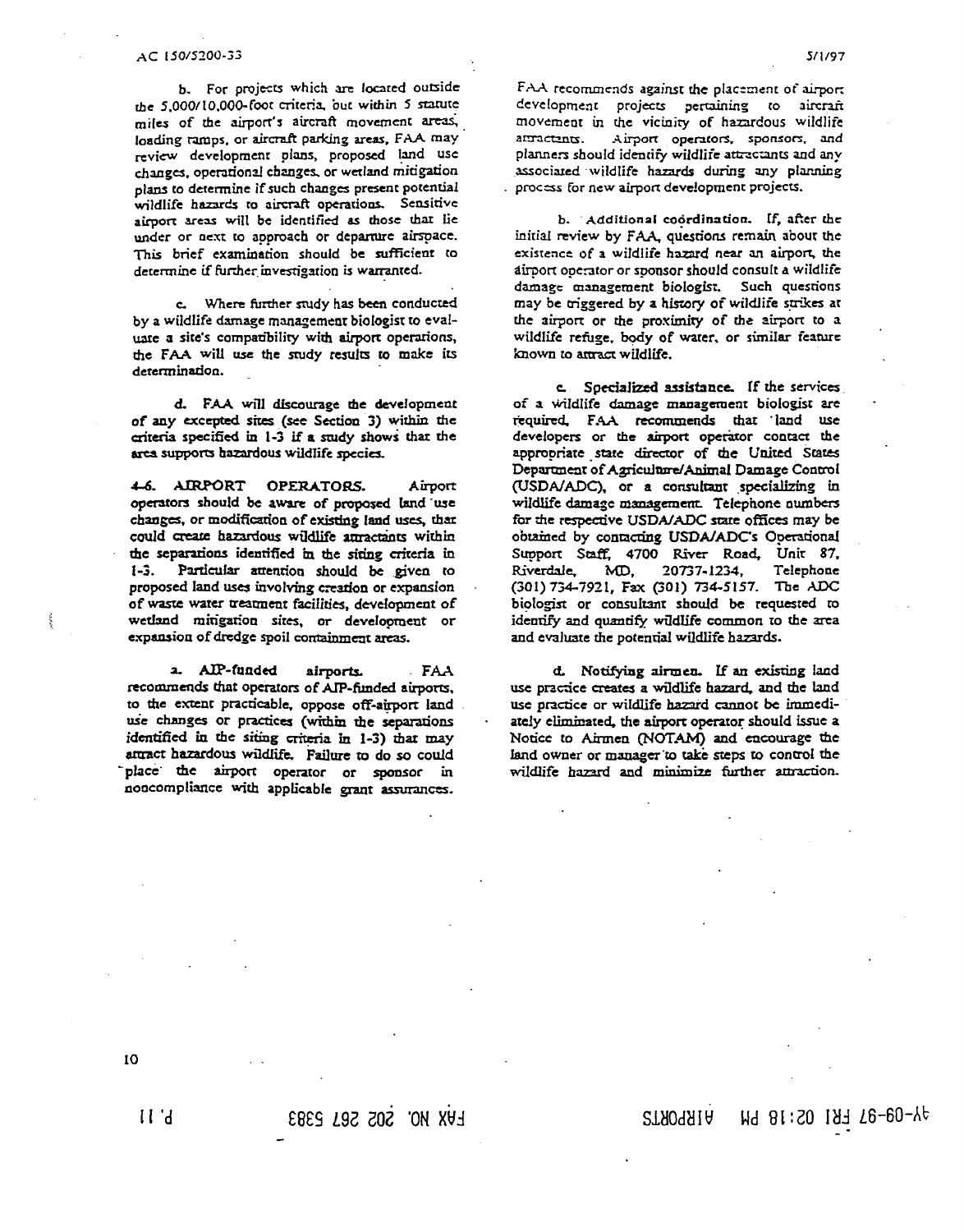#### APPENDIX I. DEFINITIONS OF TERMS USED IN THIS ADVISORY CIRCULAR

 $\mathbf{1}$ . **GENERAL** This appendix provides definitions of terms used throughout this AC.

2. Aircraft movement area. The runways, taxiways, and other areas of an airport which are used for taxiing or hover taxiing, air taxiing, takeoff, and landing of aircraft exclusive of loading ramps and aircraft parking areas.

b. Airport operator. The operator (private or public) or sponsor of a public use airport.

c. Approach or departure airspace. The airspace, within 5 statute miles of an airport, through which aircraft move during landing or  $\mathbf{r}$  akeoff.  $\cdot$ 

d. Concurrent ase. Aeronautical property used for compatible non-aviation purposes while at the same time serving the primary purpose for which it was acquired; and the use is clearly beneficial to the airport. The concurrent use should generate revenue to be used for airport purposes (see Order 5190.6A, Airport Compliance Requirements, sect. 5a).

e. Fly ash. The fine, sand-like residue resulting from the complete incineration of an organic fuel source. Fly ash typically results from the combustion of coal or waste used to operate a power generating plant.

f. Hazardous wildlife. Wildlife species that are commonly associated with wildlife-aircraft strike problems, are capable of causing structural damage to airport facilities, or act as attractants to other wildlife that pose a wildlife-aircraft strike hazard.

g. Piston-use airport. Any airport that would primarily serve FIXED-WING, pistonpowered aircraft. Incidental use of the airport by turbine-powered, FIXED-WING aircraft would not affect this designation. However, such aircraft should not be based at the airport.

Any publicly b. Public-use airport. owned airport or a privately-owned airport used or intended to be used for public purposes.

Putrescible material. Rotting organic ì. material

j. Putrescible-waste disposal operation. Landfills, garbage dumps, underwater waste discharges, or similar facilities where activities include processing, burying, storing, or otherwise disposing of putrescible material, trash, and refuse.

k. Runway protection zone (RPZ). An area off the runway end to enhance the protection of people and property on the ground (see AC 150/5300-13). The dimensions of this zone vary with the design aircraft, type of operation, and visibility minimum.

L Sewage sludge. The de-watered effluent resulting from secondary or tertiary treatment of municipal sewage and/or industrial wastes, including sewage sludge as referenced in U.S. EPA's Effluent Guidelines and Standards, 40 C.F.R. Part 401.

m. Shoulder. An area adjacent to the edge of paved runways, taxiways, or aprons providing a transition between the pavement and the adjacent surface, support for aircraft running off the pavement, enhanced drainage, and blast protection (see AC 150/5300-13).

n. Turbine-powered aircraft. Aircraft powered by turbine engines including turbojets and. airboprops but excluding turbo-shaft rotary-wing aircraft.

o. Turbine-use airport. Any airport that ROUTINELY serves FIXED-WING turbinepowered aircraft.

p. Wastewater treatment facility. Any devices and/or systems used to store, treat, recycle, or reclaim municipal sewage or liquid industrial wastes, including Publicly Owned Treatment Works (POTW), as defined by Section 212 of the Federal Water Pollution Control Act (P.L. 92-500) as amended by the Clean Water Act of 1977 (P.L. 95-576) and the Water Quality Act of 1987 This definition includes any  $(P.L. 100-4).$ pretreatment involving the reduction of the amount of pollutants, the elimination of pollutants, or the alteration of the nature of pollutant properties in wastewater prior to or in lieu of discharging or otherwise introducing such pollutants into a POTW. (See 40 C.F. R. Section 403.3 (o), (p), & (q)).

 $\mathbf{1}$